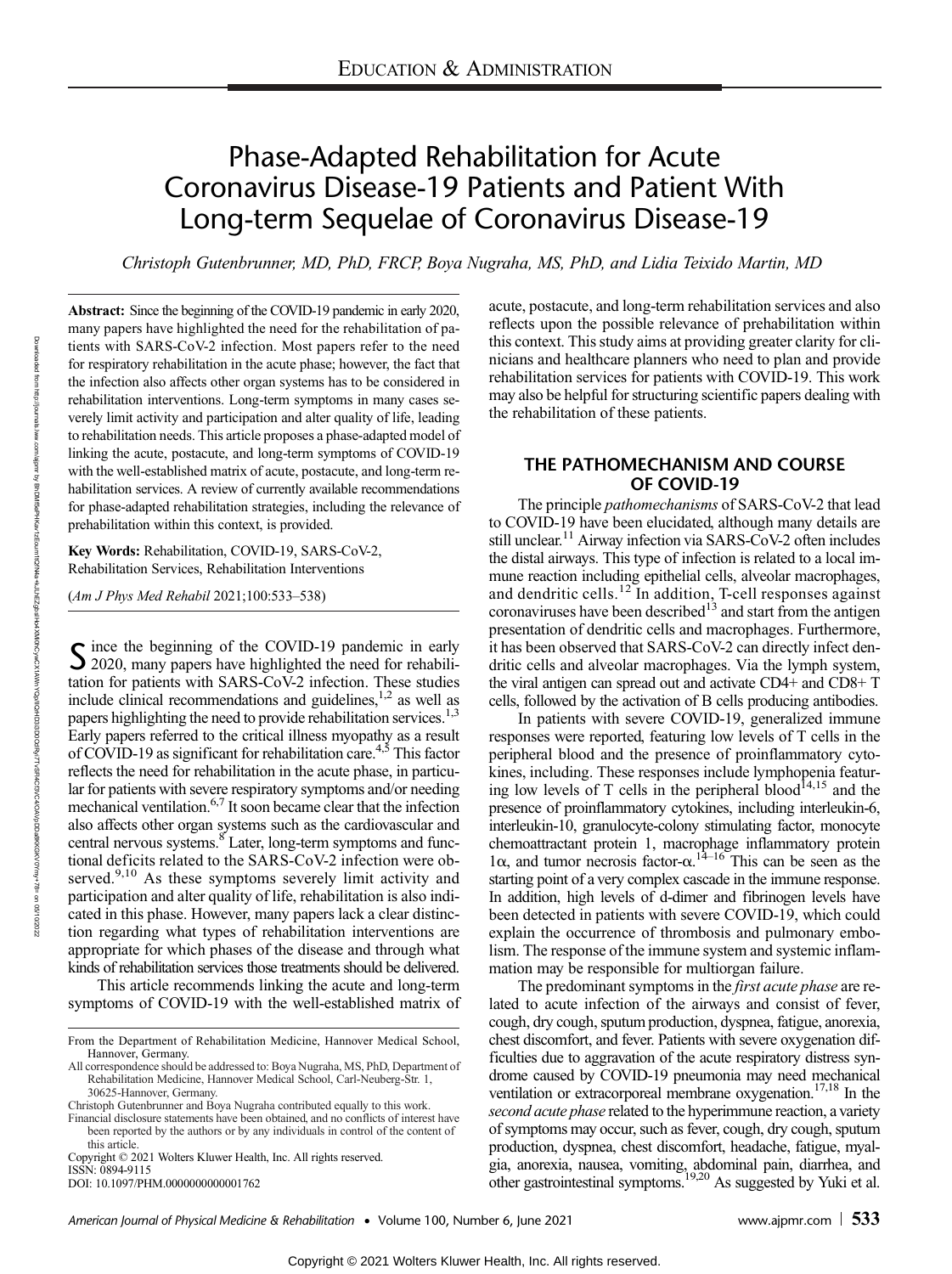in 2020, $^{11}$  the severity of symptoms can be classified as asymptomatic, mild, moderate, severe, or critical (Table 1).

In the postacute and long-term phase, besides respiratory insufficiency, a wide range of nonpulmonary manifestations and complications were detailed in a review by Lopez et al., $^{21}$ including the following:

- Alterations in the *nervous system*, such as altered consciousness, headache, dizziness, ataxia, epilepsy, hypogeusia, hyposmia, peripheral nerve dysfunction, neuralgia, $2<sup>22</sup>$  agitation and confusion, dysexecutive syndrome, and corticospinal tract signs.<sup>23</sup> Acute cerebrovascular events and Guillain-Barré syndrome may also be related to SARS-CoV-2 infection.<sup>24,25</sup>
- Alterations in the *cardiovascular system*, including positive antiphospholipid antibodies, lower limb ischemia, handdigit ischemia,<sup>26</sup> pulmonary embolism, other venous thromboembolic events, arterial thrombotic events (ischemic stroke), $27$ myopericarditis and heart failure,<sup>28</sup> decompensation of underlying heart failure, ST-segment elevation, cardiogenic shock, $^{29}$  and acute cardiac injury.<sup>30</sup>
- *Musculoskeletal* complications such as rhabdomyolysis.<sup>31,32</sup>
- Alterations of *gastrointestinal tract* functions that include liver injury (aspartate aminotransferase, alanine aminotransferase, gamma-glutamyl transferase, or alkaline phosphatase level abnormality), pancreatic injury and diarrhea,<sup>33</sup> and digestive symptoms (decreased appetite, vomiting, diarrhea, and abdominal pain). $34$
- Skin and eye symptoms, such as erythematous rash, widespread urticaria, chickenpox-like vesicles,<sup>35</sup> and conjunctivitis.<sup>36,37</sup>

Predominant symptoms seem to include overall reduced physical performance, fatigue, alterations of taste and smell, concentration, and coordination.<sup>19,20</sup> In addition, chronic widespread pain, muscle weakness, and a depressive mood have been described to occur in many cases.<sup>38,39</sup> These symptoms and functional impairments were proposed by Kemp et al. $39$  as features of post-COVID-19 syndrome. According to the study of Carfi et al.,<sup>40</sup> the most frequent symptoms in post-COVID follow-up patients are fatigue (53.1%), dyspnea (43.4%), joint pain (27.3%), and chest pain (21.7%). Another study also reported fatigue or muscle weakness (63%), sleep difficulties (26%), and anxiety and depression (23%) in patients 6 mos after being discharged from the hospital.<sup>41</sup>

The overall need for rehabilitation after severe and critical COVID-19 was demonstrated by Ahmed et al., $42$  who showed

**TABLE 1.** Classification of COVID-19 patients<sup>9</sup> (with permission)

| $-$ Shoothead off of SO $\cdots$ $\cdots$ for patients (find point modes), |                                                                                                                                                                                                     |  |  |
|----------------------------------------------------------------------------|-----------------------------------------------------------------------------------------------------------------------------------------------------------------------------------------------------|--|--|
|                                                                            | Asymptomatic COVID nucleic acid test positive. Without any clinical<br>symptoms and signs and the chest imaging is normal                                                                           |  |  |
| Mild                                                                       | Symptoms of acute upper respiratory tract infection<br>(fever, fatigue, myalgia, cough, sore throat, runny nose,<br>sneezing) or digestive symptoms (nausea, vomiting,<br>abdominal pain, diarrhea) |  |  |
| Moderate                                                                   | Pneumonia (frequent fever, cough) with no obvious<br>hypoxemia, chest CT with lesions.                                                                                                              |  |  |
| Severe                                                                     | Pneumonia with hypoxemia $(SpO_2 \leq 92\%)$                                                                                                                                                        |  |  |
| Critical                                                                   | Acute respiratory distress syndrome, may have shock,<br>encephalopathy, myocardial injury, heart failure,<br>coagulation dysfunction, and acute kidney injury                                       |  |  |

severe alteration of the health status in all dimensions of the Short Form-36 questionnaire. More detailed overviews of neurologic and neuropsychiatric complications were reported by Varatharaj et al. $^{43}$  and Ellul et al. $^{44}$  including ischemic stroke, intracerebral hemorrhage, and cerebral venous sinus thrombosis, in most cases beginning 10 days after the onset of respiratory symptoms.44 Guillain-Barre syndrome has also been observed during the acute phase of COVID-19. Furthermore, vasculitis of the central nervous system, unspecified encephalopathy, and clinical sign of encephalitis were observed.<sup>43</sup> Neuropsychiatric disorders like psychosis, neurocognitive (dementia-like) syndrome, and other psychiatric disorders were likewise described.<sup>43</sup> In a number of cases, nonspecific altered mental status occurred.<sup>44</sup>

## PHASE MODEL FOR THE REHABILITATION OF PATIENTS DURING AND AFTER COVID-19

According to the World Health Organization, rehabilitation is an integral part of Universal Health Coverage and should be implemented in acute, postacute, and long-term care (including community-based rehabilitation services).<sup>45</sup> However, rehabilitation is not a part of Universal Health Coverage in many countries.<sup>46,47</sup>

Over the course of COVID-19, the symptoms and functional impairments evolve, and thus, rehabilitation approaches must be adapted to the various phases of the disease (Fig. 1).<sup>48</sup> Connected to this, interventions also must be described according to the services that are suitable to treat/rehabilitate patients according to the disease phase. In hospitals including intensive care, support for respiration functions and early mobilization have to be prioritized. In the postacute phase, which can be treated in either hospitals or postacute rehabilitation centers, pulmonary and cardiovascular training and further mobilization are of primary importance. Mental health support is also required in the case mental health–related issues are diagnosed.<sup>49,50</sup> In the long-term phase (e.g., in rehabilitation centers and community-based rehabilitation units), rehabilitation should focus on all persisting symptoms like fatigue, reduced performance, alterations of taste and smell, dysfunction of concentration and coordination, and musculoskeletal symptoms.

More specifically, the following phase model provides phase-adapted service types. Starting from the onset of the disease, in all severe and critical cases, acute rehabilitation interventions are needed.<sup>7</sup> These interventions predominantly aim at improving respiratory functions and preventing thrombosis, contractures, pressure sores, and cardiovascular deconditioning. In patients with mechanical ventilation, respiration therapy (optimally performed by specialized physiotherapists) is important. This should be started during ventilation and is crucial in the weaning phase. Other symptoms frequently occurring in patients with longer-lasting immobilization and mechanical ventilation are, among others, sarcopenia, contractures, cardiovascular dysregulation, and critical illness polyneuropathy. For prevention of these symptoms, daily physiotherapy and occupational therapy should be carried out.<sup>51-54</sup> After discharge from the intensive care unit or from the hospital, postacute rehabilitation should begin. Such interventions must be adapted to the individual symptoms and functional deficits and will mainly involve training in ventilation, improving physical fitness, treating psychiatric illness (mood and anxiety)<sup>55</sup> and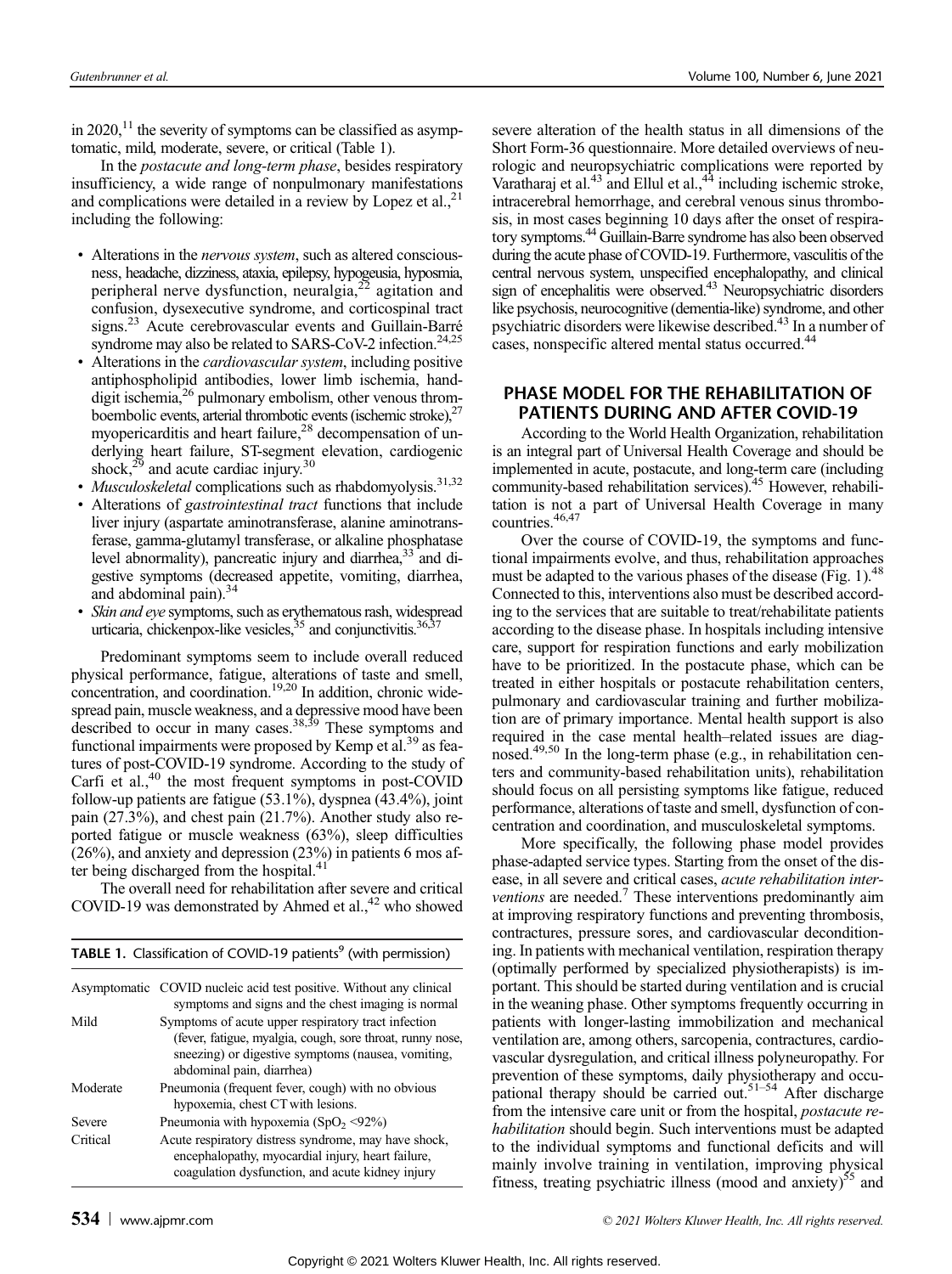

FIGURE 1. Model for phase-specific and phase adapted rehabilitation responses for patients with SARS-CoV-2 infection and Post-COVID-19-Syndrome (from Nugraha et al.,<sup>48</sup> modified with permission under a Creative Commons Attribution CC-BY-4.0 International License).

cognitive impairments (e.g., dysexecutive syndrome), $56$  and helping patients cope with the disease.<sup>1</sup> Training of activities related to daily living will be one part of rehabilitation in this phase. Depending on local health system regulations and organization, postacute rehabilitation may be performed within the hospital or in independent rehabilitation units outside the hospital. If patients develop the so-called post-COVID syndrome, long-term rehabilitation measures will be needed. Here, rehabilitation strategies may address a wide range of symptoms and, therefore, must be tailored to the individual situation. Problems may include fatigue, reduced cardiovascular performance, respiratory insufficiency, depressive symptom, disturbances of smell and taste, muscle weakness and pain, deficits in concentration and coordinative functions, and others. Of course, in all phases, interventions must follow systematic assessment and assignment.

The above-described model will help medical professionals develop phase-adapted rehabilitation plans and interventions, as well as provide greater clarity for healthcare planners who have to adapt health services to the needs of individuals who have been affected by COVID-19.<sup>3,57</sup>

Looking at the literature and applying the principles of rehabilitation medicine, the following strategies and interventions can be linked to the above-described phases of patients with COVID-19 and post-COVID-19 syndrome:

• Acute rehabilitation: In the acute phase and during intensive care, treatments of respiratory functions are the most relevant.<sup>1,7</sup> Specific precautions for the prevention of virus spread must be followed, including use of appropriate personal protective equipment and avoiding respiration techniques with a high production of aerosols (e.g., no coughing techniques). Best practice recommendations for the early rehabilitation of COVID-19 patients has been proposed by Liebl et al.<sup>7</sup> The other interventions do not differ from the standards of rehabilitation techniques used in the intensive care unit.<sup>58,59</sup> Acute rehabilitation is strictly bound to the hospital and should be delivered there.

• Postacute rehabilitation: In the postacute phase, treatment of the acute phase should be continued. However, more active treatments can be applied, and the training level can be increased. The wide range of possible specific symptoms and functional deficits must be addressed by a multiprofessional rehabilitation team, including physical and rehabilitation medicine, physiotherapy, occupational therapy, speech and language therapy, psychotherapy and neuropsychology, social workers, and rehabilitation nursing (see Table 2). Table 2 was derived based on a pragmatic approach in this phase. Coping strategies must be supported, and perspectives for the upcoming period of life should be developed together with the patient. Postacute rehabilitation may be delivered in inpatient rehabilitation centers, day clinics, or well-equipped outpatient rehabilitation services.

As clinical trials and outcome studies on rehabilitation interventions have not been published yet (because of the short period of the existence of the disease), recommendations for rehabilitation interventions must be based on studies performed with patients presenting other diseases expressing similar symptoms and functional impairments. This is particularly true for long-term rehabilitation. Thus, the recommendations here are based on textbook standards and evidence from other patient groups showing similar dysfunctions.

• Long-term rehabilitation care: In long-term rehabilitation care, all persistent symptoms and functional deficits must be addressed (for an overview and a checklist, see Liebl et al.<sup>7</sup>). In the case of persisting symptoms, diagnostics must be done or repeated—that is, analysis of lung functions and cardiovascular function. Besides treating symptoms and increasing performance, vocational rehabilitation and return-to-work programs are significantly relevant. In principle, this phase can be seen as a continuation of the postacute rehabilitation phase. However, it may also be performed in outpatient or day clinic settings.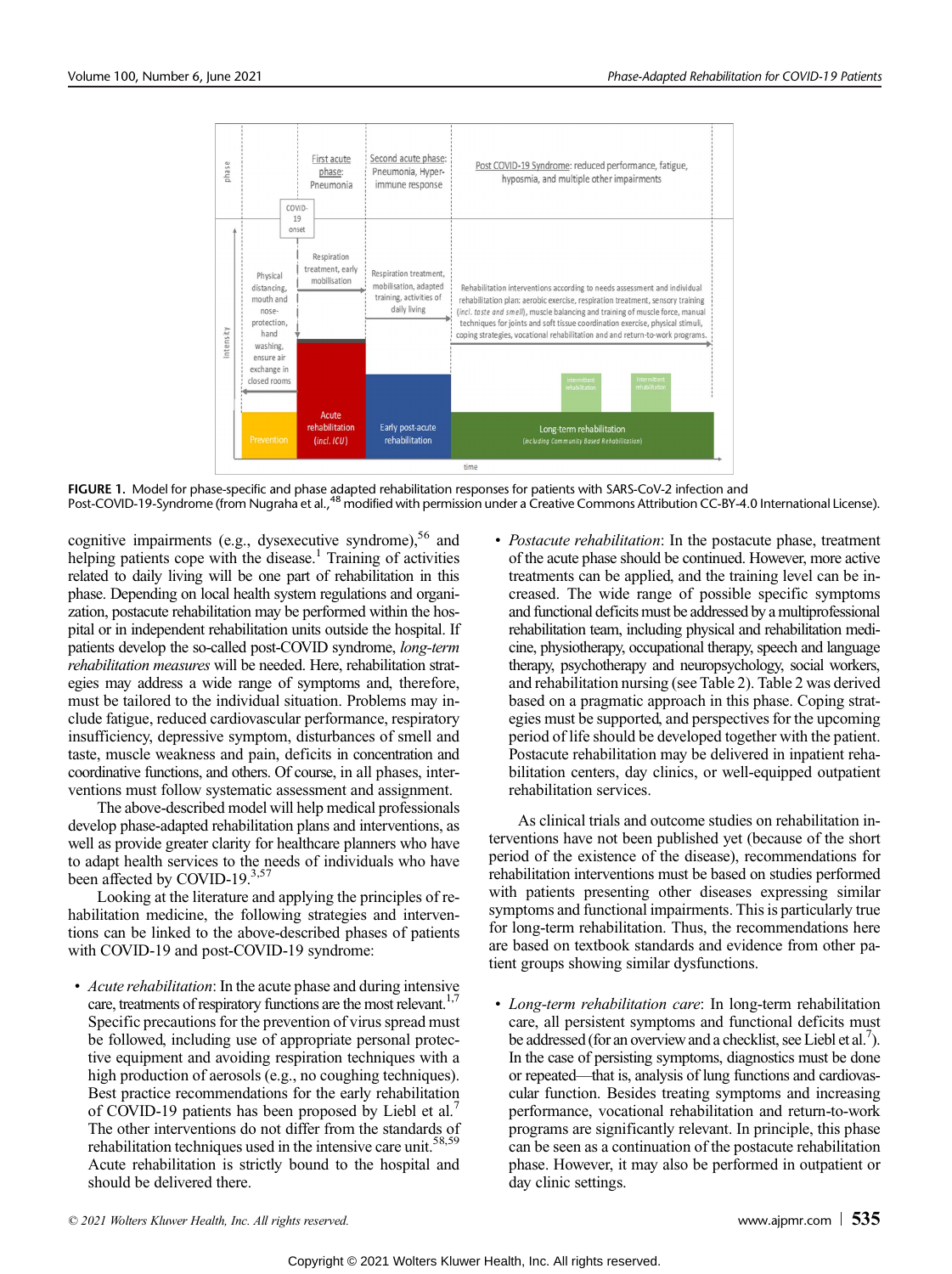| No. | <b>Symptoms, Dysfunctions, Tasks</b>                                                                                                                          | <b>Oualified Therapists</b>                                    | <b>Interventions</b>                                                                                                                                                                                       |  |  |
|-----|---------------------------------------------------------------------------------------------------------------------------------------------------------------|----------------------------------------------------------------|------------------------------------------------------------------------------------------------------------------------------------------------------------------------------------------------------------|--|--|
| 1.  | Overall alterations of bodily functions<br>(including mental functions), activity<br>limitations and participation restrictions, and<br>socio-medical changes | Physical and rehabilitation medicine physician                 | Taking case history (anamnesis), physical<br>examination, functional assessment,<br>assessment questionnaires                                                                                              |  |  |
| 2.  | Assessing patient's needs and preferences,<br>prioritization-informed consensus                                                                               | Physical and rehabilitation medicine physician                 | Setting up rehabilitation plan assignment for<br>interventions, team-integrated delivery of<br>interventions, follow-up <sup>60</sup>                                                                      |  |  |
| 3.  | Fatigue, reduced energy and drive, depressive<br>symptoms, sleep disturbance                                                                                  | Physiotherapists, psychotherapists,<br>occupational therapists | Medical training: aerobic training,<br>hydrotherapy and thermotherapy, coping and<br>ADL strategies (including management of<br>energy and drive functions) <sup>61</sup>                                  |  |  |
| 4.  | Disturbances in concentration and memory<br>functions                                                                                                         | Occupational therapists, neuropsychologists                    | Training of concentration and memory <sup>62,63</sup>                                                                                                                                                      |  |  |
| 5.  | Alterations of smell and taste                                                                                                                                | Speech and language therapists or occupational<br>therapists   | Training of smell and taste, smell/taste diaries<br>with follow-up <sup>64</sup>                                                                                                                           |  |  |
| 6.  | Generalized body pain                                                                                                                                         | Physiotherapists                                               | Muscular balancing, medical training therapy<br>(including aerobic training) <sup>65</sup>                                                                                                                 |  |  |
| 7.  | Alterations of coordination (including gait),<br>disturbances of proprioception                                                                               | Physiotherapists, occupational therapists                      | Balance training, gait training, postural<br>training, sensory integration, training of<br>activities of daily living <sup>66,67</sup>                                                                     |  |  |
| 8.  | Muscle weakness, muscular pain (including<br>muscle soreness, rhabdomyolysis)                                                                                 | Physiotherapists                                               | Muscular balancing, movement exercises,<br>dynamic muscle training, medical training<br>therapy. <sup>68,69</sup> Soft-tissue techniques like<br>Triggerpoint therapy, release techniques <sup>70,71</sup> |  |  |
| 9.  | Respiratory insufficiency (also including<br>deterioration generation of voice)                                                                               | Physiotherapists, speech and language<br>therapists            | Respiration therapy, medical training therapy<br>(including aerobic training), speech<br>therapy <sup>72,73</sup>                                                                                          |  |  |
| 10. | Cardiovascular insufficiency, reduced aerobic<br>capacity                                                                                                     | Physiotherapists                                               | Medical training therapy (including aerobic<br>training) <sup>74</sup>                                                                                                                                     |  |  |
| 11. | Thrombo-embolic events                                                                                                                                        |                                                                | Treatment according to affected organs and<br>functions <sup>75</sup>                                                                                                                                      |  |  |
| 12. | Gastrointestinal symptoms                                                                                                                                     | Physiotherapists, massage therapists, dieticians               | Bowel massage, connective tissue massage,<br>massage devices, dietary advice <sup>76</sup>                                                                                                                 |  |  |
| 13. | Dermal symptoms such as itching or<br>disturbances of skin microcirculation                                                                                   | Physiotherapists, massage therapists                           | Carbon dioxide (CO <sub>2</sub> ) application (bath or "dry<br>gas "application) <sup>77</sup>                                                                                                             |  |  |
| 14. | Manifestant depression, anxiety and other<br>mental symptoms                                                                                                  | Psychotherapists                                               | Psychotherapy <sup>78</sup>                                                                                                                                                                                |  |  |
| 15. | Restrictions of vocational performance,<br>unfitness to work                                                                                                  | Occupational therapists, social workers                        | Vocational rehabilitation, social counselling <sup>79</sup>                                                                                                                                                |  |  |

TABLE 2. Postacute and long-term rehabilitation in post-COVID-19 syndrome: Pragmatic approaches

Lastly, prehabilitation interventions may be useful for SARS-CoV-2 infections. Of course, before SARS-CoV-2 infection, prevention is the most important strategy, including physical distancing, hand washing, and wearing mouth and nose protection.<sup>80</sup> However, considering the risk factors for the severe and critical courses of the disease, other measures may be important, such as physical conditioning (i.e., aerobic exercise), increasing muscle fitness, and training of respiratory functions, which may help to mitigate the severity of COVID-19. This could be important advice for the general population, particularly those in lock-down situations. However, no evidence-based data is available yet to support such general recommendations.

Data published by World Health Organization show that around 63% of rehabilitation services have been disrupted worldwide.<sup>81</sup> Reasons for this disruption might include the need to use the capacities of rehabilitation centers to treat patients with COVID-19, the reduced availability of rehabilitation

professionals due to COVID-infections, and a lack of personal protection materials. Priority shifts in financial management may also play a role. Even though no relevant studies are available yet, it can be assumed that the interruption of rehabilitation has had negative effects on patients in need, for example, those suffering from neurologic disorders, cancer or cancer after surgery, trauma, and cardiovascular events. Considering the risk of SARS-CoV-2 infection, there is no need to interrupt rehabilitation treatments as long as sufficient protection and hygiene are realized.

### DISCUSSION

The applied framework distinguishing between acute, postacute, long-term rehabilitation and prehabilitation seems to be feasible for describing the different phases of rehabilitation needs and interventions over the course of COVID-19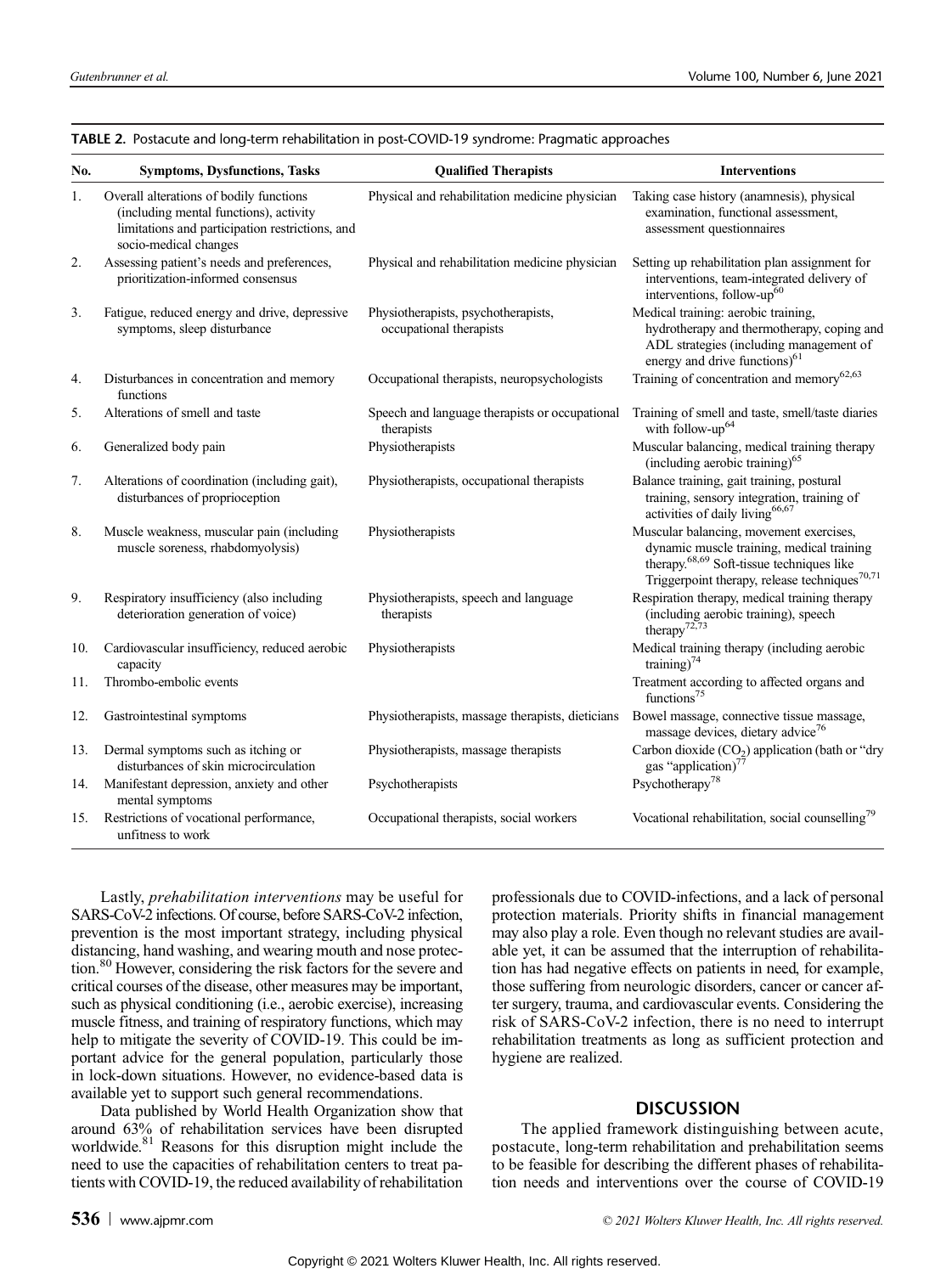(including post-COVID-19 syndrome). This framework is compatible with other frameworks for rehabilitation phases, such as the German phase model of neurorehabilitation.<sup>82</sup> Phase A is a part of acute care, phases B and C mainly reflect postacute rehabilitation, and phases D and E describe long-term rehabilitation interventions. However, the interfaces between the rehabilitation service phases may not be sufficiently defined. These phases also depend on the health system in a specific country. For acute rehabilitation, the start and end points are clearly defined, as they are connected to the definition of hospital care, which is bound to the need for 24-hr supervision and medical and nursing care.<sup>83</sup> Thus, postacute rehabilitation should start immediately (or soon) after discharge from the hospital. However, the end point of postacute rehabilitation and the starting point of long-term rehabilitation are not defined and are mainly related to the rules of service delivery in the respective health system. It is important to note that the question of whether a patient is still infectious should not be a contraindication for transferring to a postacute rehabilitation service, as long as appropriate infection prevention and control measures are followed.

With regard to planning and performing rehabilitation among patients with SARS-CoV-2 infection and post-COVID-19 syndrome, the linking of rehabilitation strategies and interventions to the phase model of rehabilitation is considered useful. By using this phase model, rehabilitation interventions required during the acute phase, featuring symptoms that are predominately related to airway infection and the early hyperimmune response, can be differentiated from the treatment of conditions and functional problems addressed as post-COVID-19 syndrome. This approach may lead to greater clarity for publications dealing with the rehabilitation of patients suffering from COVID-19 but also for clinicians and health care planners who need to plan and provide rehabilitation services.

#### **REFERENCES**

- 1. PAHO: Rehabilitation considerations during the COVID-19 outbreak. 2020. Available at: [https://iris.paho.org/bitstream/handle/10665.2/52035/NMHMHCOVID19200010\\_eng.pdf?](https://iris.paho.org/bitstream/handle/10665.2/52035/NMHMHCOVID19200010_eng.pdf?sequence=6&isAllowed=y) [sequence=6&isAllowed=y.](https://iris.paho.org/bitstream/handle/10665.2/52035/NMHMHCOVID19200010_eng.pdf?sequence=6&isAllowed=y) Accessed October 2, 2020
- 2. Cochrane: Cochrane rehabilitation REH-COVER (rehabilitation—COVID-19 evidence-based response) action. 2020. Available at: [https://www.cochrane.org/news/cochrane](https://www.cochrane.org/news/cochrane-rehabilitation-reh-cover-rehabilitation-covid-19-evidence-based-response-action)[rehabilitation-reh-cover-rehabilitation-covid-19-evidence-based-response-action](https://www.cochrane.org/news/cochrane-rehabilitation-reh-cover-rehabilitation-covid-19-evidence-based-response-action). Accessed October 2, 2020
- 3. Gutenbrunner C, Stokes EK, Dreinhofer K, et al: Why rehabilitation must have priority during and after the COVID-19-pandemic: A position statement of the Global Rehabilitation Alliance. J Rehabil Med 2020;52:jrm00081
- 4. Versace V, Sebastianelli L, Ferrazzoli D, et al: Case report: Myopathy in critically ill COVID-19 patients: A consequence of hyperinflammation? Front Neurol 2021;12:625144
- 5. Yonter SJ, Alter K, Bartels MN, et al: What now for rehabilitation specialists? Coronavirus disease 2019 questions and answers. Arch Phys Med Rehabil 2020;101:2233–42
- 6. Kiekens C, Boldrini P, Andreoli A, et al: Rehabilitation and respiratory management in the acute and early post-acute phase. "Instant paper from the field" on rehabilitation answers to the COVID-19 emergency. Eur J Phys Rehabil Med 2020;56:323–6
- 7. Liebl ME, Gutenbrunner C, Glaesener JJ, et al: Early rehabilitation in COVID-19—Best practice recommendations for the early rehabilitation of COVID-19 patients. Phys Med Rehabilitationsmedizin Kurortmedizin 2020;30:129–34
- 8. Romagnoli S, Peris A, De Gaudio AR, et al: SARS-CoV-2 and COVID-19: From the bench to the bedside. Physiol Rev 2020;100:1455–66
- 9. Salawu A, Green A, Crooks MG, et al: A proposal for multidisciplinary tele-rehabilitation in the assessment and rehabilitation of COVID-19 survivors. Int J Environ Res Public Health 2020;17:4890
- 10. Lopez C, Closa C, Lucas E: Telemedicine in rehabilitation: Post-COVID need and opportunity. Rehabilitacion (Madr) 2020;54:225–7
- 11. Yuki K, Fujiogi M, Koutsogiannaki S: COVID-19 pathophysiology: A review. Clin Immunol 2020;215:108427
- 12. Yoshikawa T, Hill T, Li K, et al: Severe acute respiratory syndrome (SARS) coronavirus-induced lung epithelial cytokines exacerbate SARS pathogenesis by modulating intrinsic functions of monocyte-derived macrophages and dendritic cells. J Virol 2009;83:3039–48
- 13. Fujimoto I, Pan J, Takizawa T, et al: Virus clearance through apoptosis-dependent phagocytosis of influenza A virus–infected cells by macrophages. J Virol 2000;74:3399–403
- 14. Qin C, Zhou L, Hu Z, et al: Dysregulation of immune response in patients with coronavirus 2019 (COVID-19) in Wuhan, China. Clin Infect Dis 2020;71:762–8
- 15. Zhou YG, Fu BQ, Zheng XH, et al: Pathogenic T-cells and inflammatory monocytes incite inflammatory storms in severe COVID-19 patients. Natl Sci Rev 2020;7:998–1002
- 16. Huang C, Wang Y, Li X, et al: Clinical features of patients infected with 2019 novel coronavirus in Wuhan, China. Lancet 2020;395:497–506
- 17. Barbaro RP, MacLaren G, Boonstra PS, et al: Extracorporeal membrane oxygenation support in COVID-19: An international cohort study of the Extracorporeal Life Support Organization Registry. Lancet 2020;396:1071–8
- 18. Haiduc AA, Alom S, Melamed N, et al: Role of extracorporeal membrane oxygenation in COVID-19: A systematic review. J Card Surg 2020;35:2679–87
- 19. Bennett S, Tafuro J, Mayer J, et al: Clinical features and outcomes of adults with coronavirus disease 2019: A systematic review and pooled analysis of the literature. Int J Clin Pract 2020;e13725. doi: 10.1111/ijcp.13725
- 20. Singhal T: A review of coronavirus disease-2019 (COVID-19). Indian J Pediatr 2020;87:281–6
- 21. Lopez M, Bell K, Annaswamy T, et al: COVID-19 guide for the rehabilitation clinician: A review of nonpulmonary manifestations and complications. Am J Phys Med Rehabil 2020;99:669–73
- 22. Mao L, Jin H, Wang M, et al: Neurologic manifestations of hospitalized patients with coronavirus disease 2019 in Wuhan, China. JAMA Neurol 2020;77:683–90
- 23. Helms J, Kremer S, Merdji H, et al: Neurologic features in severe SARS-CoV-2 infection. N Engl J Med 2020;382:2268–70
- 24. Toscano G, Palmerini F, Ravaglia S, et al: Guillain-Barre syndrome associated with SARS-CoV-2. N Engl J Med 2020;382:2574–6
- 25. Velayos Galan A, Del Saz Saucedo P, Peinado Postigo F, et al: Guillain-Barre syndrome associated with SARS-CoV-2 infection. Neurologia 2020;35:268–9
- 26. Zhang Y, Xiao M, Zhang S, et al: Coagulopathy and antiphospholipid antibodies in patients with COVID-19. N Engl J Med 2020;382:e38
- 27. Klok FA, Kruip MJHA, van der Meer NJM, et al: Incidence of thrombotic complications in critically ill ICU patients with COVID-19. Thromb Res 2020;191:145–7
- 28. Inciardi RM, Lupi L, Zaccone G, et al: Cardiac involvement in a patient with coronavirus disease 2019 (COVID-19). JAMA Cardiol 2020;5:819–24
- 29. Fried JA, Ramasubbu K, Bhatt R, et al: The variety of cardiovascular presentations of COVID-19. Circulation 2020;141:1930–6
- 30. Wang D, Hu B, Hu C, et al: Clinical characteristics of 138 hospitalized patients with 2019 novel coronavirus-infected pneumonia in Wuhan, China. JAMA 2020;323:1061–9
- 31. Li YC, Bai WZ, Hashikawa T: The neuroinvasive potential of SARS-CoV2 may play a role in the respiratory failure of COVID-19 patients. J Med Virol 2020;92:552-5
- 32. Jin M, Tong Q: Rhabdomyolysis as potential late complication associated with COVID-19. Emerg Infect Dis 2020;26:1618–20
- 33. Wang F, Wang H, Fan J, et al: Pancreatic injury patterns in patients with coronavirus disease 19 pneumonia. Gastroenterology 2020;159:367–70
- 34. Han C, Duan C, Zhang S, et al: Digestive symptoms in COVID-19 patients with mild disease severity: Clinical presentation, stool viral RNA testing, and outcomes. Am J Gastroenterol 2020;115:916–23
- 35. Recalcati S: Cutaneous manifestations in COVID-19: A first perspective. J Eur Acad Dermatol Venereol 2020;34:e212–3
- 36. Loffredo L, Pacella F, Pacella E, et al: Conjunctivitis and COVID-19: A meta-analysis. J Med Virol 2020;92:1413–4
- 37. Chen L, Liu M, Zhang Z, et al: Ocular manifestations of a hospitalised patient with confirmed 2019 novel coronavirus disease. Br J Ophthalmol 2020;104:748–51
- 38. Rogers JP, Chesney E, Oliver D, et al: Psychiatric and neuropsychiatric presentations associated with severe coronavirus infections: A systematic review and meta-analysis with comparison to the COVID-19 pandemic. Lancet Psychiatry 2020;7:611–27
- 39. Kemp HI, Corner E, Colvin LA: Chronic pain after COVID-19: Implications for rehabilitation. Br J Anaesth 2020;125:436–40
- 40. Carfi A, Bernabei R, Landi F, Gemelli Against COVID-19 Post-Acute Care Study Group: Persistent symptoms in patients after acute COVID-19. JAMA 2020;324:603–5
- 41. Huang C, Huang L, Wang Y, et al: 6-month consequences of COVID-19 in patients discharged from hospital: A cohort study. Lancet 2021;397:220–32
- 42. Ahmed H, Patel K, Greenwood DC, et al: Long-term clinical outcomes in survivors of severe acute respiratory syndrome and Middle East respiratory syndrome coronavirus outbreaks after hospitalisation or ICU admission: A systematic review and meta-analysis. J Rehabil Med 2020;52:jrm00063
- 43. Varatharaj A, Thomas N, Ellul MA, et al: Neurological and neuropsychiatric complications of COVID-19 in 153 patients: A UK-wide surveillance study. Lancet Psychiatry 2020;7:875–82
- 44. Ellul MA, Benjamin L, Singh B, et al: Neurological associations of COVID-19. Lancet Neurol 2020;19:767–83
- 45. WHO: Recommendations: Rehabilitation in Health Systems. Geneva, WHO, 2017. Available at:<http://apps.who.int/iris/bitstream/10665/254506/1/9789241549974-eng.pdf>

© 2021 Wolters Kluwer Health, Inc. All rights reserved. www.ajpmr.com  $\pm$  537